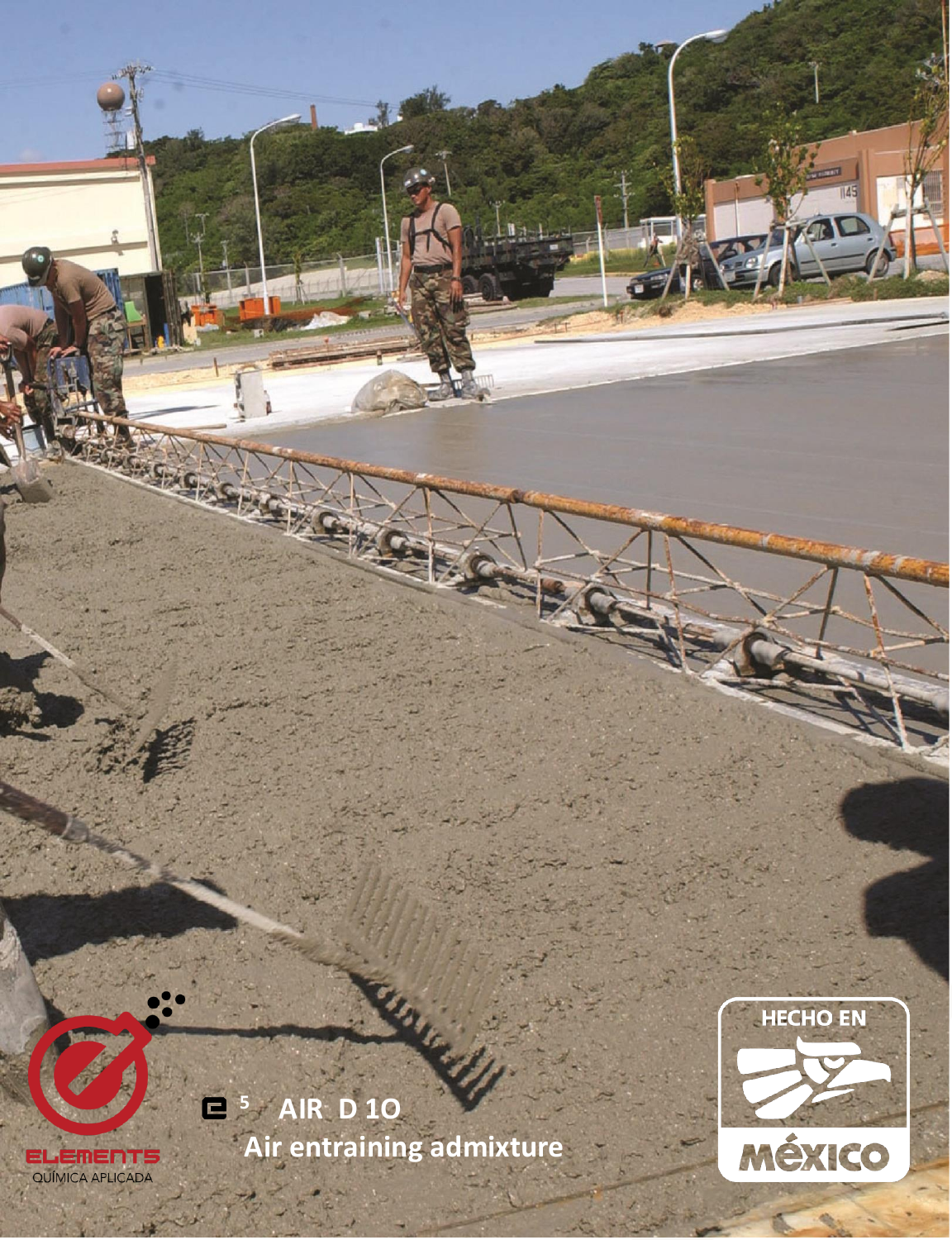# **Description**

**e <sup>5</sup> AIR D 10** is an air entraining admixture for mortars and concretes. It is formulated with tensoactive ingredients that help to give workability to the mix. This admixture does not have added chlorides in its formulation.

#### **Benefits**

- It decreases the unit mass of mortars and concretes. This is good for applications that need to improve the thermal and acoustic properties of the elements.
- It reduces the volume of water required to achieve the desired consistency, due to the entrained air.
- It is a ready to be used admixture, depending on the desired air content.
	- It is compatible with all other chemical admixtures.

# **<sup>5</sup> AIR D 1O**

**Technical information**

Specific gravity 1.01

Physical appearance: slightly green liquid

 **Presentation**

19 L pail, 200 L drum and bulk

Useful life: 24 months in its original container

# **Principal applications**



Light weight concretes



Temporary fillers

2

 Preparation of compounds for tunnel coatings and for support behind and below tunnel structures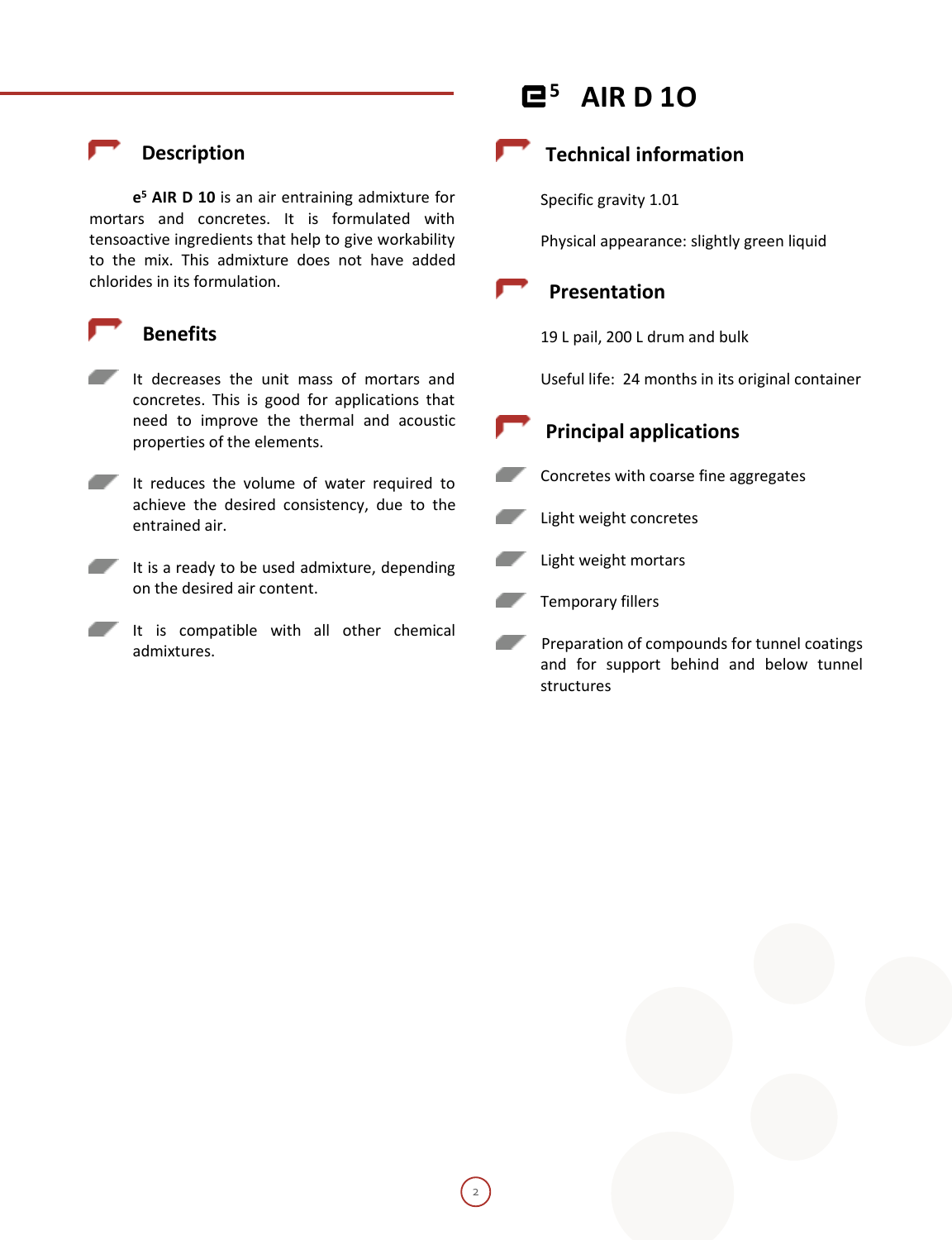

### **Directions for use**

Running lab tests, with the job materials, is recommended to improve results. This allows making all the necessary adjustments to the mix, such as appearance, workability, consistency, and the admixture dosage. Then, it is important to repeat these tests under real operating conditions (humidity, temperature, etc.), for the purpose of making the final adjustments.

For fluid fills: Before the mixer enters the loading zone, add the admixture. Then add 80 % of the mix design water and the fine aggregate with the mixer in motion. This will increase the efficiency of the admixture. Then add the remaining 20 % of the mix design water and the calculated amount of cement. The admixture dosage can vary from 0.1 to 5 mL/m<sup>3</sup> of the 1:10 dilution, and will depend on the design of the dry mix to be used.

#### **Cautions**

- a se The over dosage of admixtures can result in low mechanical strengths.
- المستحق المستحق When mixing with a lignosulfonate admixture, it is necessary to control the dosage to avoid setting time delays.
- 7 Check the dosage in combination with retarding admixtures. This will help to control the dose and prevent setting time delays.
- a shi In the event of important variations in materials (change of aggregates, cement, etc.), it is important to make the necessary adjustments in the admixture dosage.
	- Do not allow the product to freeze.
- Always keep the product in its original container.